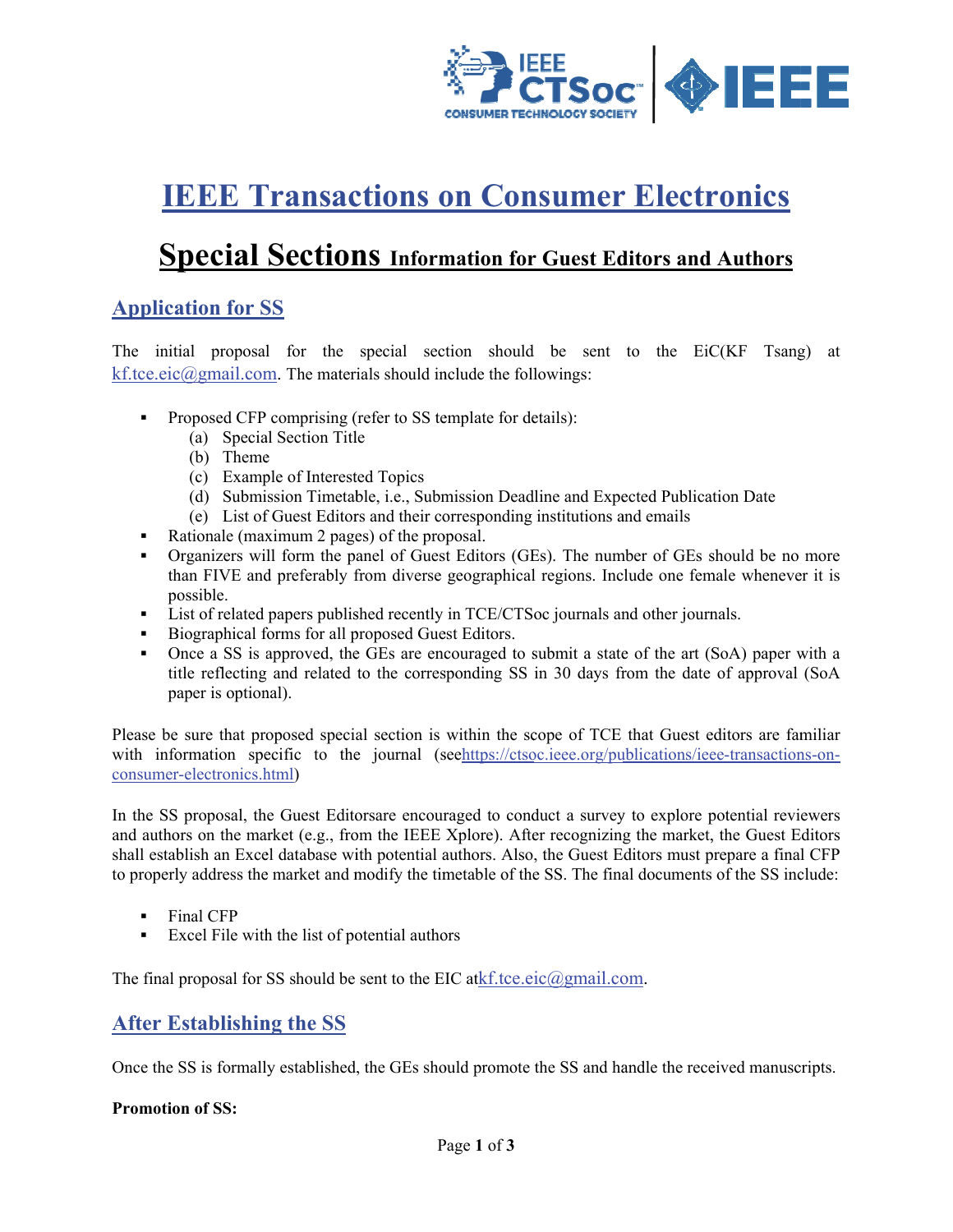

- CFP is posted on TCE website.
- CFP is broadcasted by GEs.
- CFP is distributed and promoted in various conferences, seminars, and public media by GEs (keep EiCin the loop please).

#### **Management of the received manuscripts:**

- SS is created in Manuscript Central (MC, ScholarOne) with special type of manuscript recognized by SS title/name.
- Manuscript collection initialized.
- The Corresponding GE temporarily gains the rights to function as Associate Editorsin MC (GE should NOT claim themselves as Associate Editor, either in public or private domains).
- All GEs can access all SS manuscripts and should assign reviewers for all received manuscripts.  $\blacksquare$ Each paper should typically receive at least three review comments.
- In the case of large SSs, other GEs may also temporarily gain the rights of the Associate Editors on MC. In this case, the Corresponding GE should send to EIC a list of manuscripts that would be transferred to other GEs/AEs on MC.
- The GEs shall start the review process as soon as manuscripts are submitted. So, the authors can receive a fast comments and feedbacks.
- To secure the quality of SSs, additional reviewers may be added to randomly-selected manuscripts. These reviewers may be done by EIC, other Senior Editors or Associate Editors or their designees. The identity of these additional reviewers may or may not be known to the GEs.

### **Additional Information**

- $1.$ Each Special Section should have:
	- $(a)$ An editorial (1 to 2 pages) written by Guest Editors
	- A state-of-the-art (SoA) paper (optional) with critical review and survey of recent researches  $(b)$ and development in the selected topic. This manuscript should have extensive (50 to 60) references. It can be written by the GEs and/or by other outstanding experts in the area.
	- A typical SS should comprise FOUR to EIGHT manuscripts.  $(c)$
- $2.$ Timetable:
	- Proposal Preparation of SS (sent to EiC for approval)  $(a)$
	- Commence and complete Paper Review Process (3 months)  $(b)$
	- Preparation of final manuscript for publications (2 months)  $(c)$
- $3<sub>1</sub>$ Each manuscript should be assigned with at least 3 or more reviewers. Also, the manuscript recommendation with a clear explanation should be given to the authors. To be accepted, a manuscript shall demonstrate its outstanding, original and innovative contributions within the consumer technologies/electronics scope.
- Each author is limited to one submission in SS typically.  $\overline{4}$
- 5. The acceptable rate for the SS should be the similar to the acceptance rate for the TCE.
- 6. The GEs may write no more than one paper to their SS. These manuscripts must be processed outside of the SS by another Associate Editors and/or EIC.